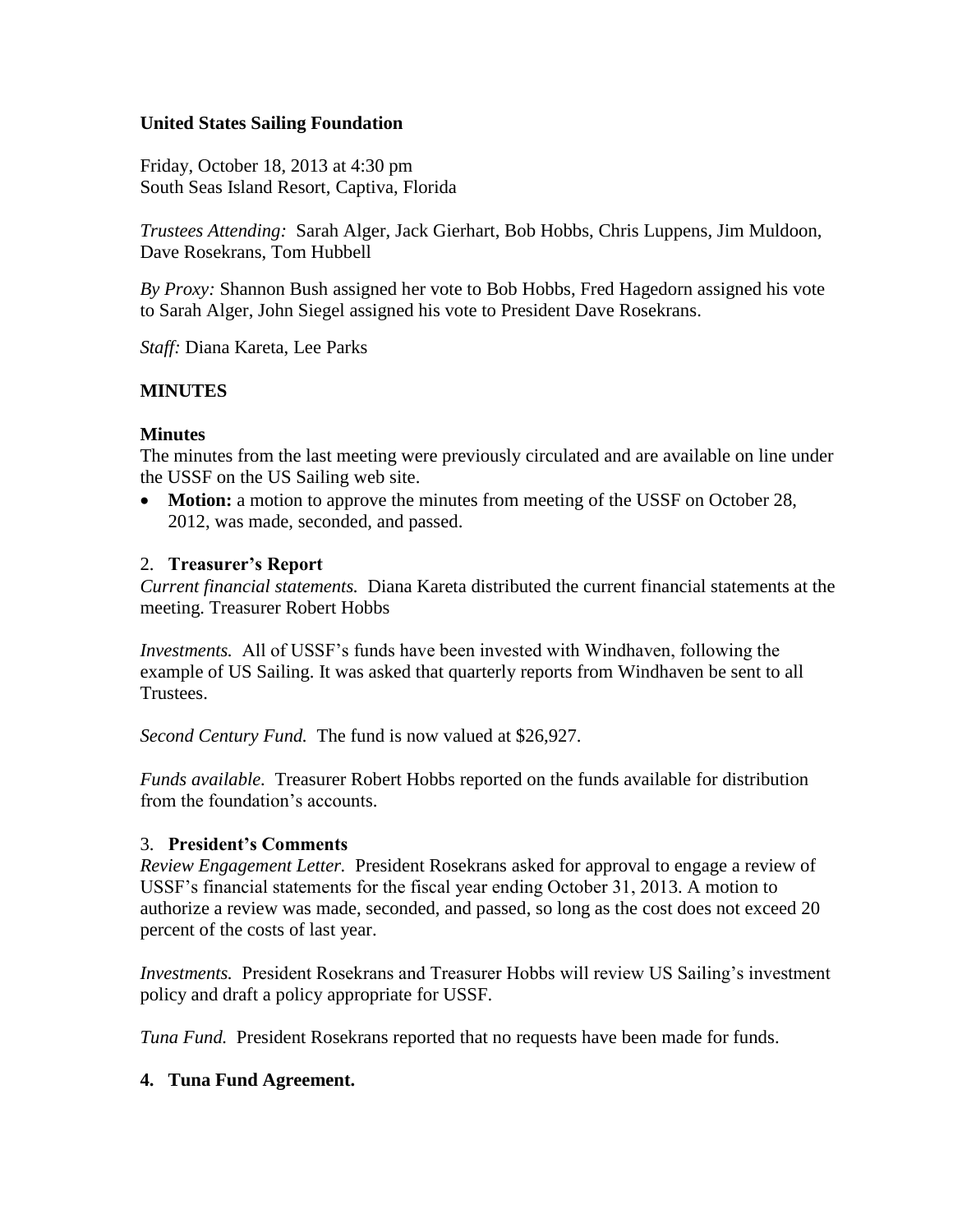President Rosekrans reported that Bob Hobbs drafted and Jack Caldwell has reviewed a revised agreement for the Tuna Fund. President Rosekrans suggested a revision that should the Tuna Fund be dissolved, the funds should go to USSF designated for International Umpiring, as that was the intention of the primary donor.

## **5. Website.**

Chris Luppens noted that the USSF website pages are out of date; Sarah Alger agreed to assist Chris in updating the USSF pages.

## **6. Grant Review**.

Lee Parks reported that requests have been received totaling \$198,445. The 505 Class has again asked that funds be provided to support sending to containers, rather than into the boats, as has the A Class. She noted that the number of classes requesting funds is less this year, as a larger number of classes are holding their Worlds in the United States in 2014.

Laura Jeffers reported that the Lightning class had declined being able to attend the Worlds, but on learning of the availability of USSF funds, changed his mind and finished the event in 2<sup>nd</sup> place. This year's request is to offset the costs of a team looking to attend the Europeans. The Worlds and Youth Worlds alternate years, so typically, the class would be requesting funds for Youth Worlds this year; however, Youth Worlds are being held in the US next year.

## **7. Nominating Committee Report.**

As chairman of the Nominating Committee, Fred Hagedorn recommended the following slate of Trustees and officers to the Trustees of USSF:

> Sarah Alger Bruce Burton Shannon Bush Jack Caldwell Jim Capron Jack Gierhart Bob Hobbs Fred Hagedorn

Tom Hubbell Gary Jobson Chris Luppens Jim Muldoon Dave Rosekrans Ding Schoonmaker John Siegel

The following are nominated as Officers of the US Sailing Foundation:

Dave Rosekrans, President Fred Hagedorn, Vice President Sarah Alger, Secretary Bob Hobbs, Treasurer Chris Luppens, Web Liaison

**Motion**: a motion was made, seconded, and passed to name the above slate of trustees. **Motion**: a motion was made, seconded, and passed to name the officers listed above.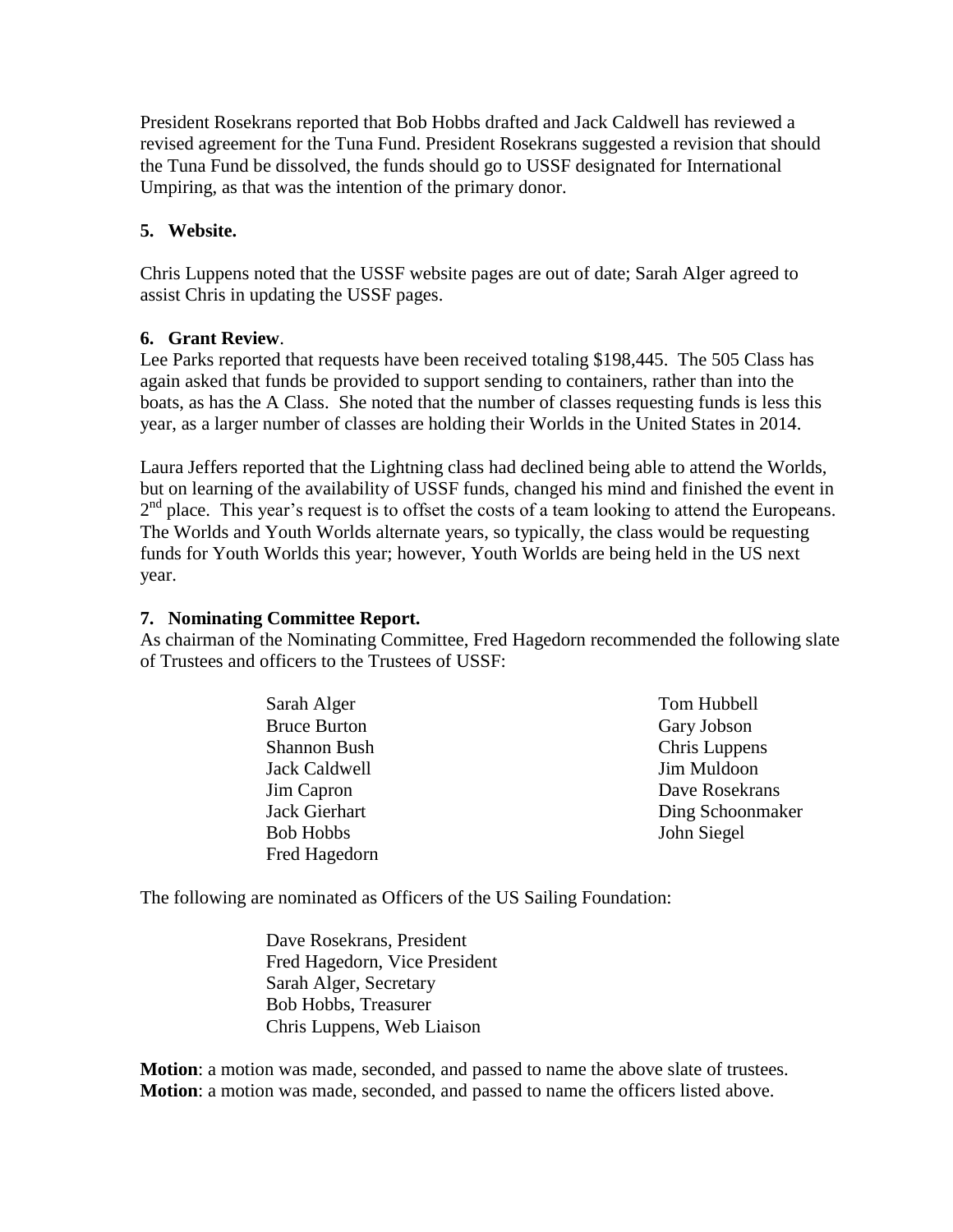# **EXECUTIVE SESSION**

## **Grants Awarded.**

| <b>Classes</b>                                                                                           | <b>Grants</b> |
|----------------------------------------------------------------------------------------------------------|---------------|
| 505 Worlds (support 2 containers)<br>(GER, Aug 2014)                                                     | \$4,000       |
| <b>Optimist Worlds</b><br>(ARG, Oct-Nov 2014)                                                            | \$2,500       |
| A Class Worlds (container shipment)<br>(NZL, Feb 2014)                                                   | \$3,500       |
| Laser 4.7 Youth Worlds<br>(JPN, Aug 2014)                                                                | \$2,000       |
| <b>Laser Radial Youth Worlds</b><br>(POL, Jul-Aug 2014)                                                  | \$3,000       |
| Snipe Women's Worlds<br>(ARG, Nov 2014)                                                                  | \$4,000       |
| <b>Lightning Europeans</b><br>(GRE, June 2014)                                                           | \$2,000       |
| <b>Class Total</b>                                                                                       | \$21,000      |
| Other:                                                                                                   |               |
| ISSA: British Schools Dinghy Racing Association<br>(GBR, June/July 2013)                                 | \$2,000       |
| US Sailing Leadership Forum (NSPS, ODSS, YC Summit)<br>(San Diego, CA, Feb 2014)                         | \$4,000       |
| ISAF Youth World Championship (12 sailors, 7 classes)<br>(POR, July 2014)<br>50% A3, 50% Walker          | \$6,000*      |
| The Royal NZL Yacht Squadron HARKEN<br>Youth International Match Racing Championships<br>(NZL, Feb 2014) | \$2,000       |